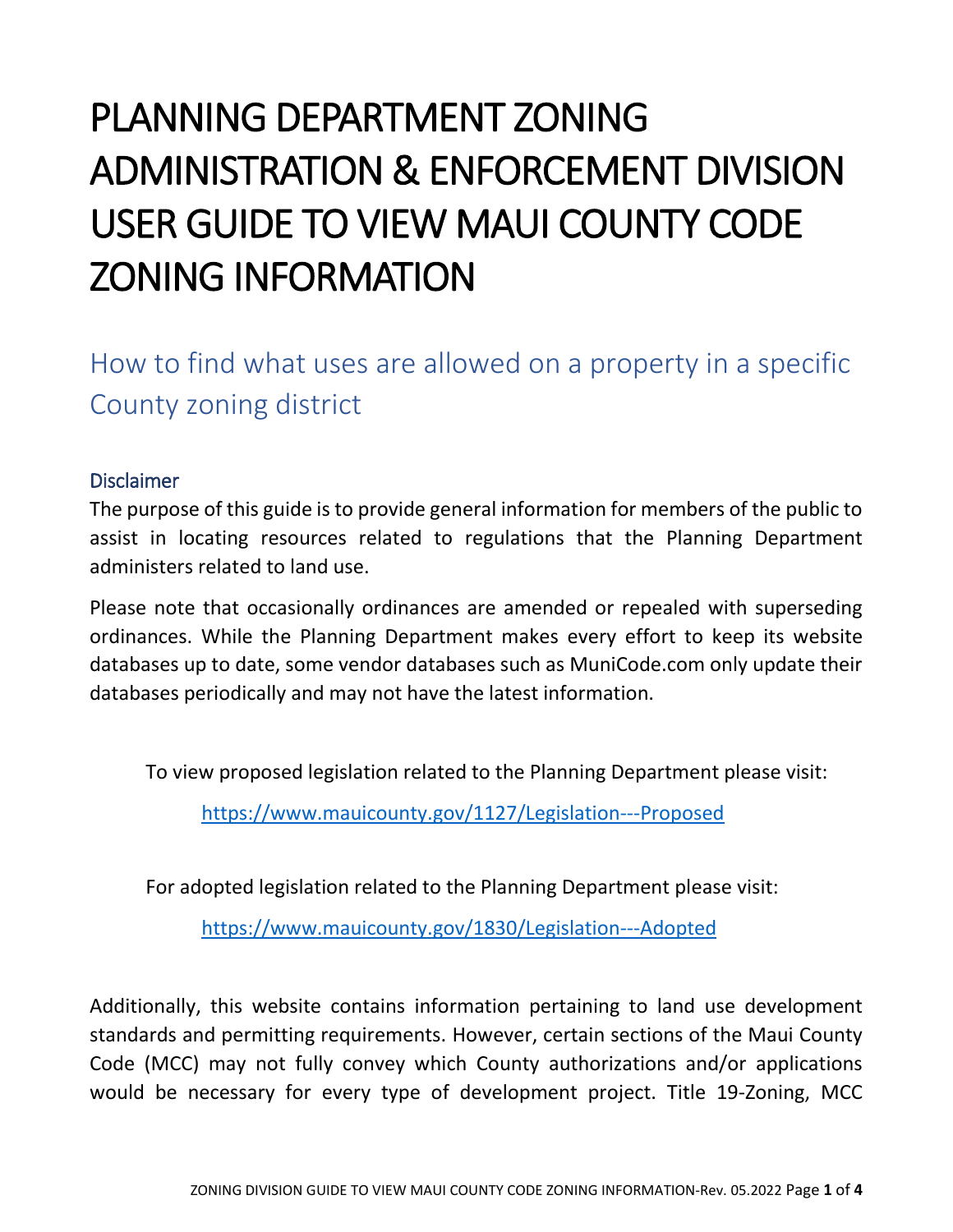primarily covers the potential of allowances for land use on property as there may be other regulations from other departments or agencies that affect a proposed project.

Nothing contained in the Maui County Code and is this guide related to the Planning Department is intended to be nor shall be construed to create or form the basis for any liability on the part of the county, or its officers, employees or agents, for any injury or damage resulting from the failure of a customer or any member of the public to comply with the provisions of this chapter, or by reason or in consequence of any act or omission in connection with the implementation or enforcement of this chapter on the part of the county, its officers, employees or agents.

Searching for the specific rules for a specific County zoning district To look up Title 19 of the Maui County Code, use the following link:

https://library.municode.com/hi/county of maui/codes/code of ord [inances?nodeId=TIT19ZO](https://library.municode.com/hi/county_of_maui/codes/code_of_ordinances?nodeId=TIT19ZO)

After clicking the link, scroll down on the left-hand side and click on Title 19 Zoning. A drop down with options will appear and then you will scroll down to "Article I - [Interim Zoning Provisions"](https://library.municode.com/hi/county_of_maui/codes/code_of_ordinances?nodeId=TIT19ZO_ARTIINZOPR) for interim zoning district or ["Article](https://library.municode.com/hi/county_of_maui/codes/code_of_ordinances?nodeId=TIT19ZO_ARTIICOZOPR_CH19.36BOREPALO)  II - [Comprehensive Zoning Provisions"](https://library.municode.com/hi/county_of_maui/codes/code_of_ordinances?nodeId=TIT19ZO_ARTIICOZOPR_CH19.36BOREPALO) and select the corresponding zoning designation that you found for your property.

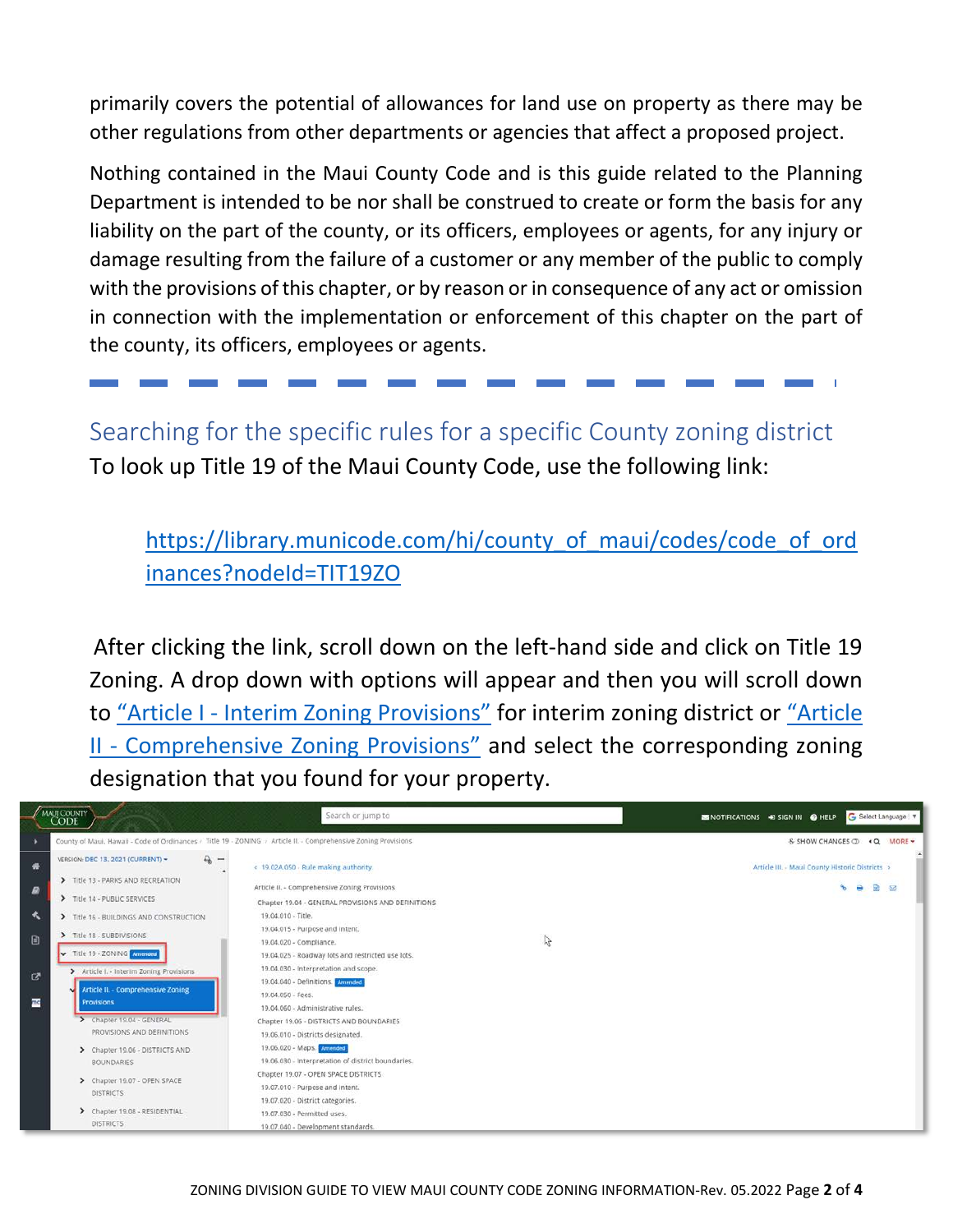## **COMPREHENSIVE ZONING DISTRICTS**

Each chapter has a list of information that is specific to that County zoning district.

To view allowed uses within the Interim district, scroll down on the left-hand side and click on "Chapter 19.02A – Regulations Generally" (in red). A drop down with options will appear and then you will scroll down to "19.02A.030 – Permitted property uses" (in yellow)

## **INTERIM DISTRICT**